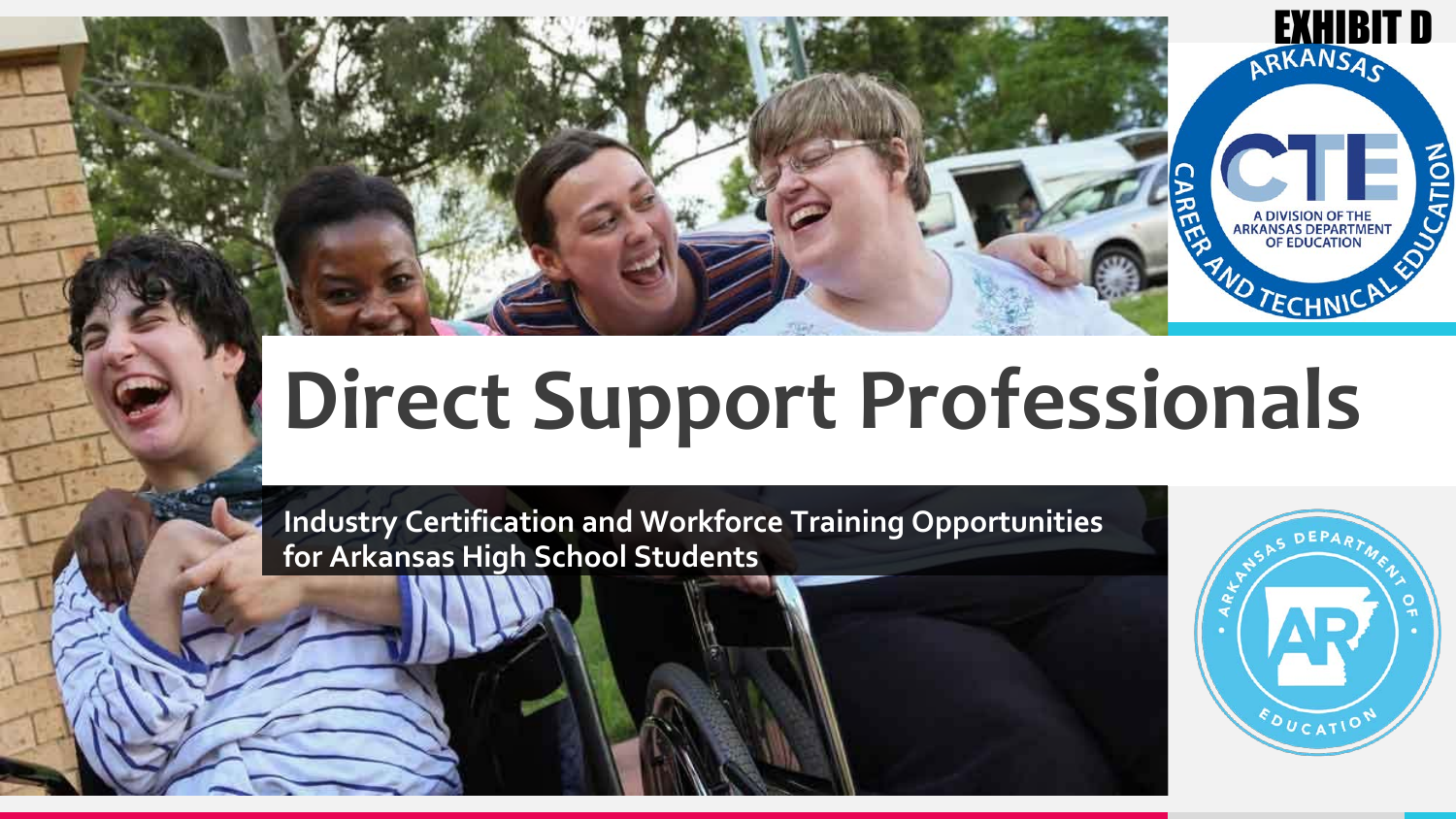

- Provides a **training opportunity** to high school students
- Offers **employability and career skills development**
- Supports postsecondary education and training preparation for **special population students**
- Addresses a **workforce gap** in the community for Direct Support Professionals (DSP)
- Allows students to **earn industry credentials**
	- Certificate of Initial Proficiency
	- Certificate of Advanced Proficiency
- Follows a **nationally-developed curriculum**



# **About Ohio's Program**

**Community Career Connections Program**

**(C3PO)**

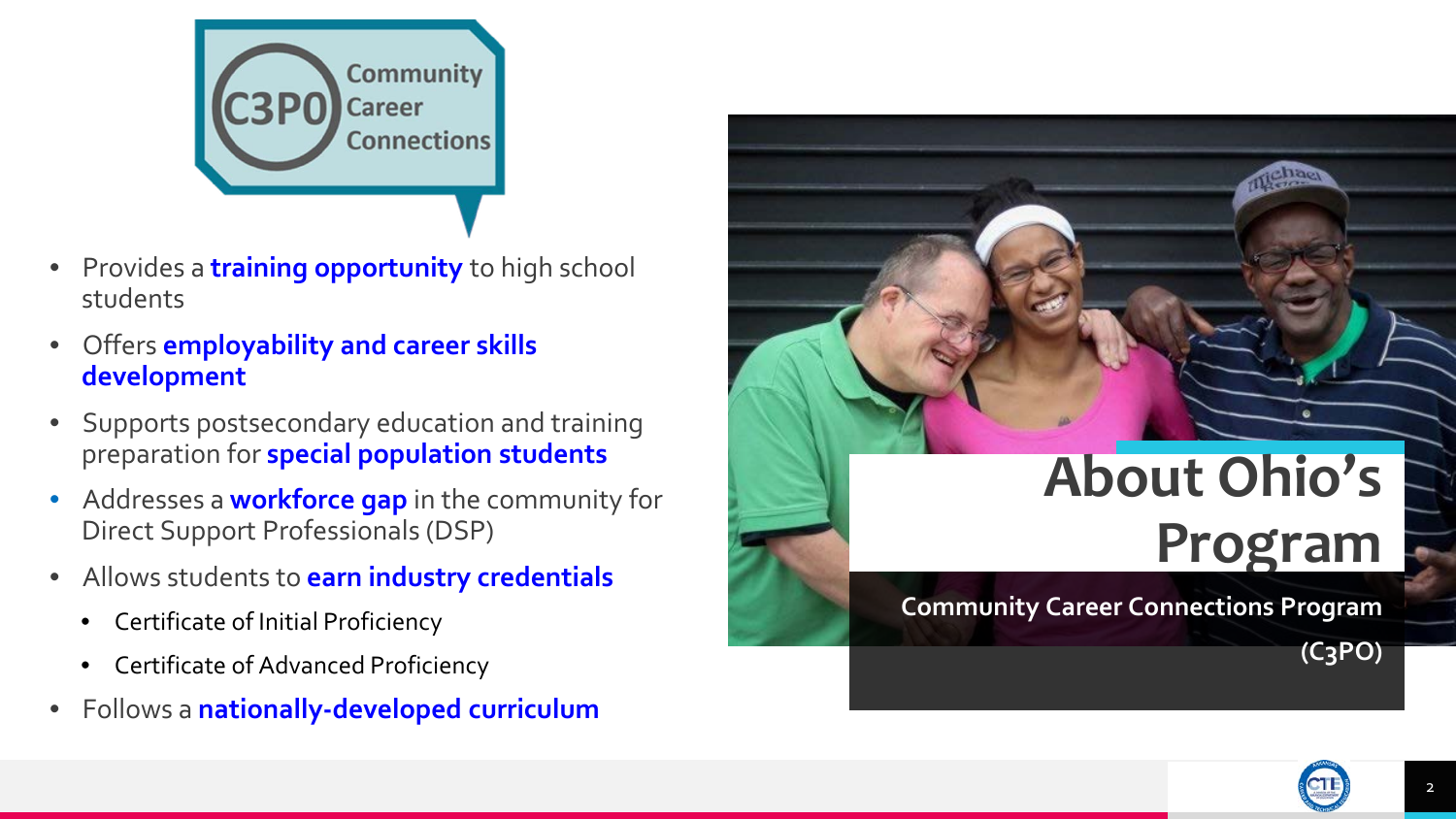# **DSP Curriculum and Certifications**







#### **National Association of Direct Support Professionals**

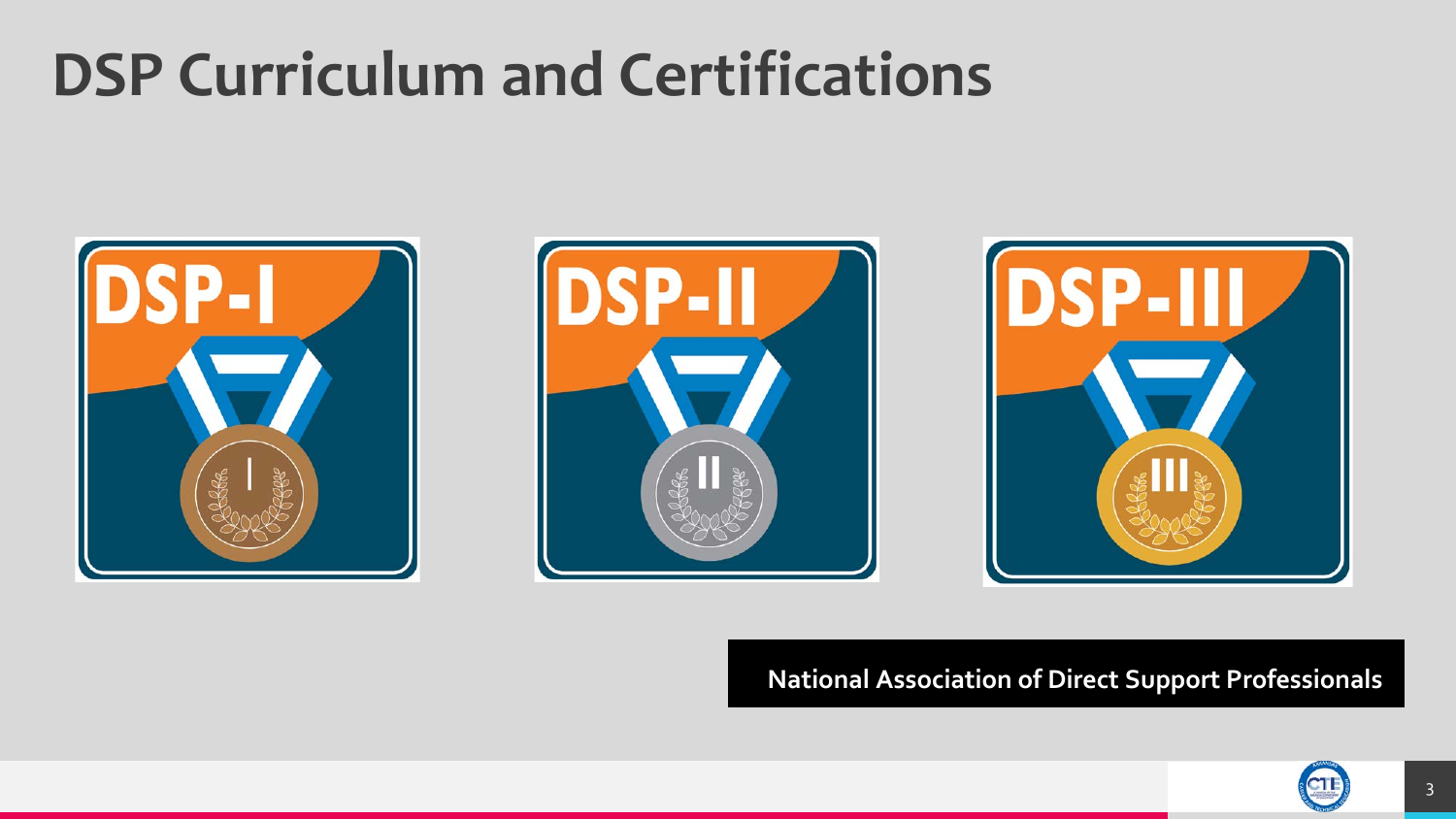# **Aligns with Existing State's CTE Programs of Study**

**Enhances Academic Experience for Students**

- Trade and Industry
	- **Medical Professions**
- Family and Consumer Sciences
	- **Human and Social Sciences**
	- **Education Training**

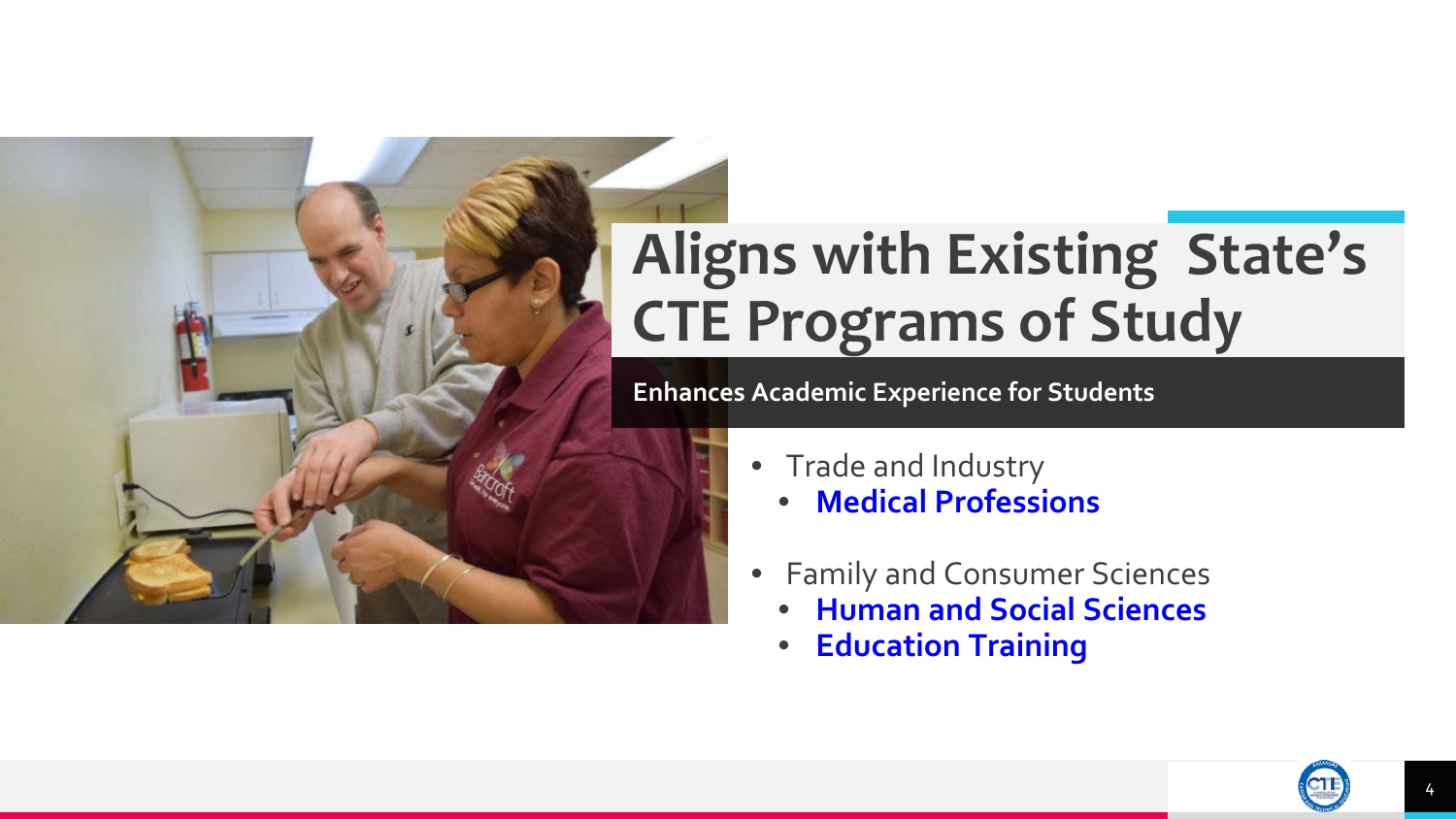### **Aligns with Existing State's CTE Work-Based Learning Programs**

Office of Career Readiness and Work-Based Learning and Office of Special Populations

#### **Work-Based Learning (WBL) Courses**

- **Career Practicum**
	- Serve as a level 3 course in the identified programs of study
	- WBL Coordinator oversees students' experiences

#### • **Internship**

- Curriculum hours count towards classroom hours
- Extra hours count towards work hours
- WBL Coordinator oversees students' experiences

#### **Jobs for Arkansas Graduates (JAG) Courses**

- **JAG Senior Applications** 
	- Students can complete curriculum during class
- **JAG Work-based Learning** 
	- JAG Specialist can assist with overseeing students' experiences

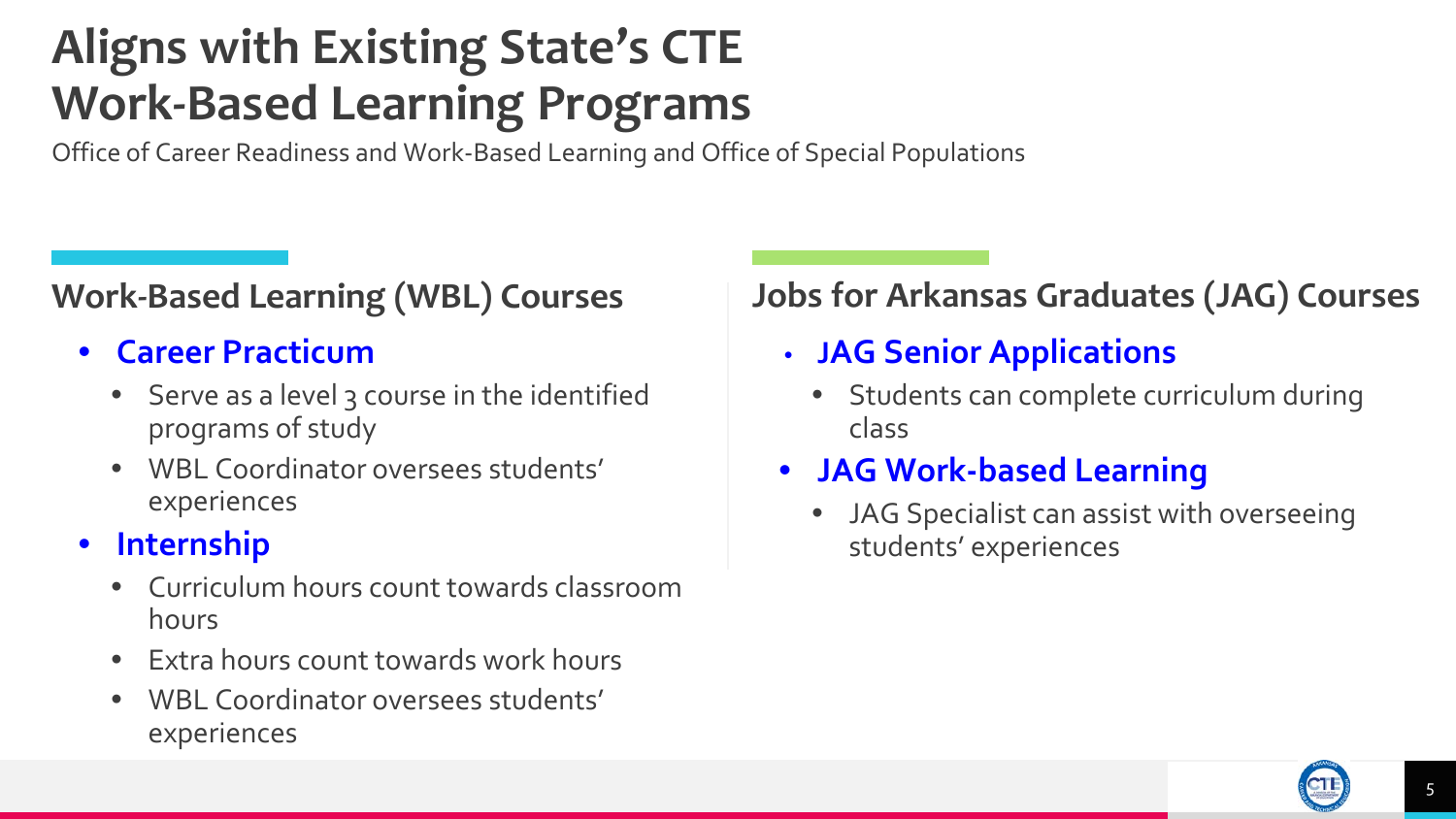#### **Aligns with Existing State's Efforts to Support CTE Students with Disabilities**

- Perkins
- JAG
- Methods of Administration
- Advance CTE Opportunity Gap Analysis Workshops
- National Technical Assistance Center on Transition (NTACT) Partnership



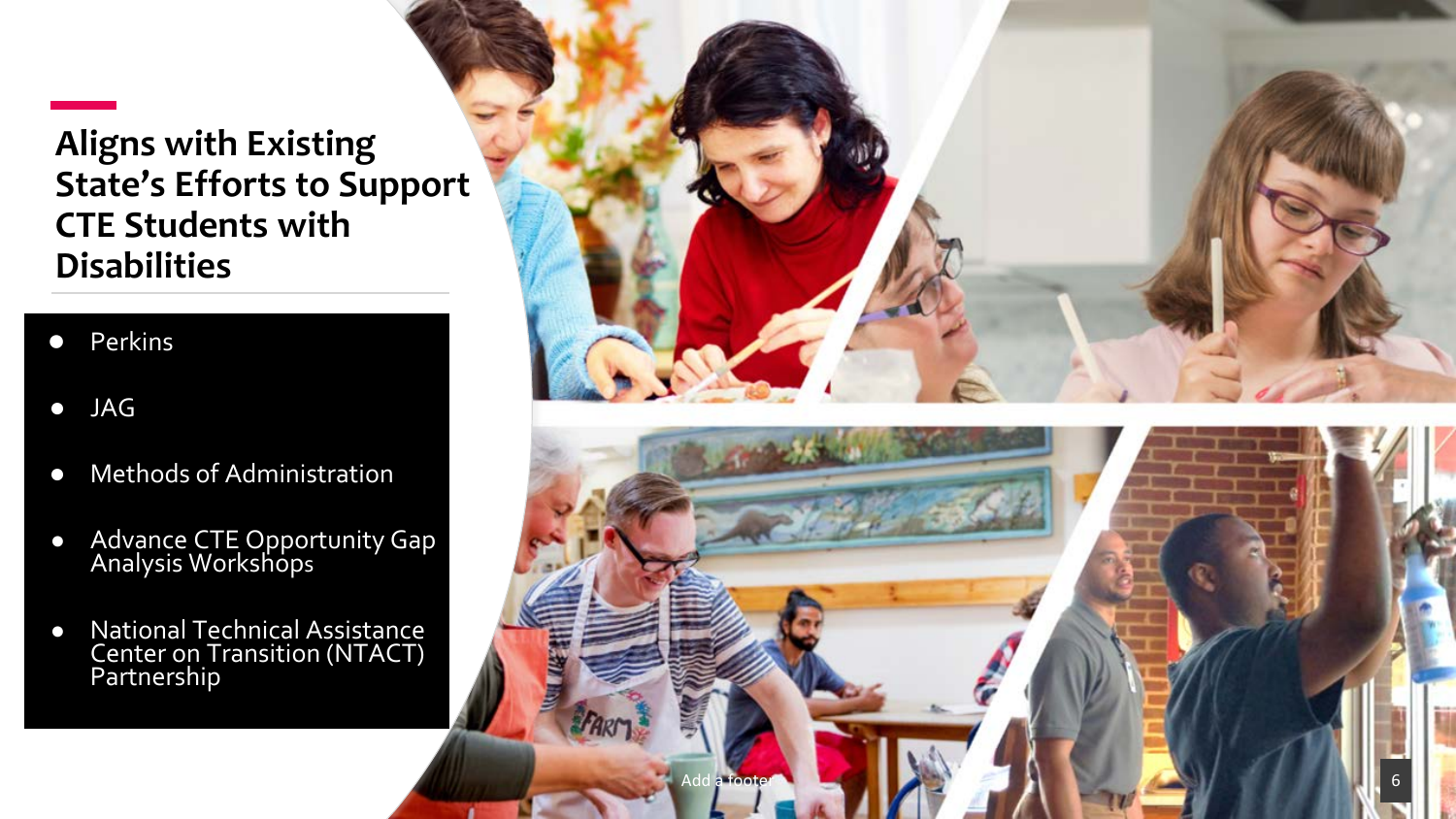# **Potential Partners with CTE**

- **Arkansas Rehabilitation Services** Arkansas Career Development Center
- **Arkansas Transition Services**
- **Governor's Council on Developmental Disabilities**

### **Developing a Statewide Model**

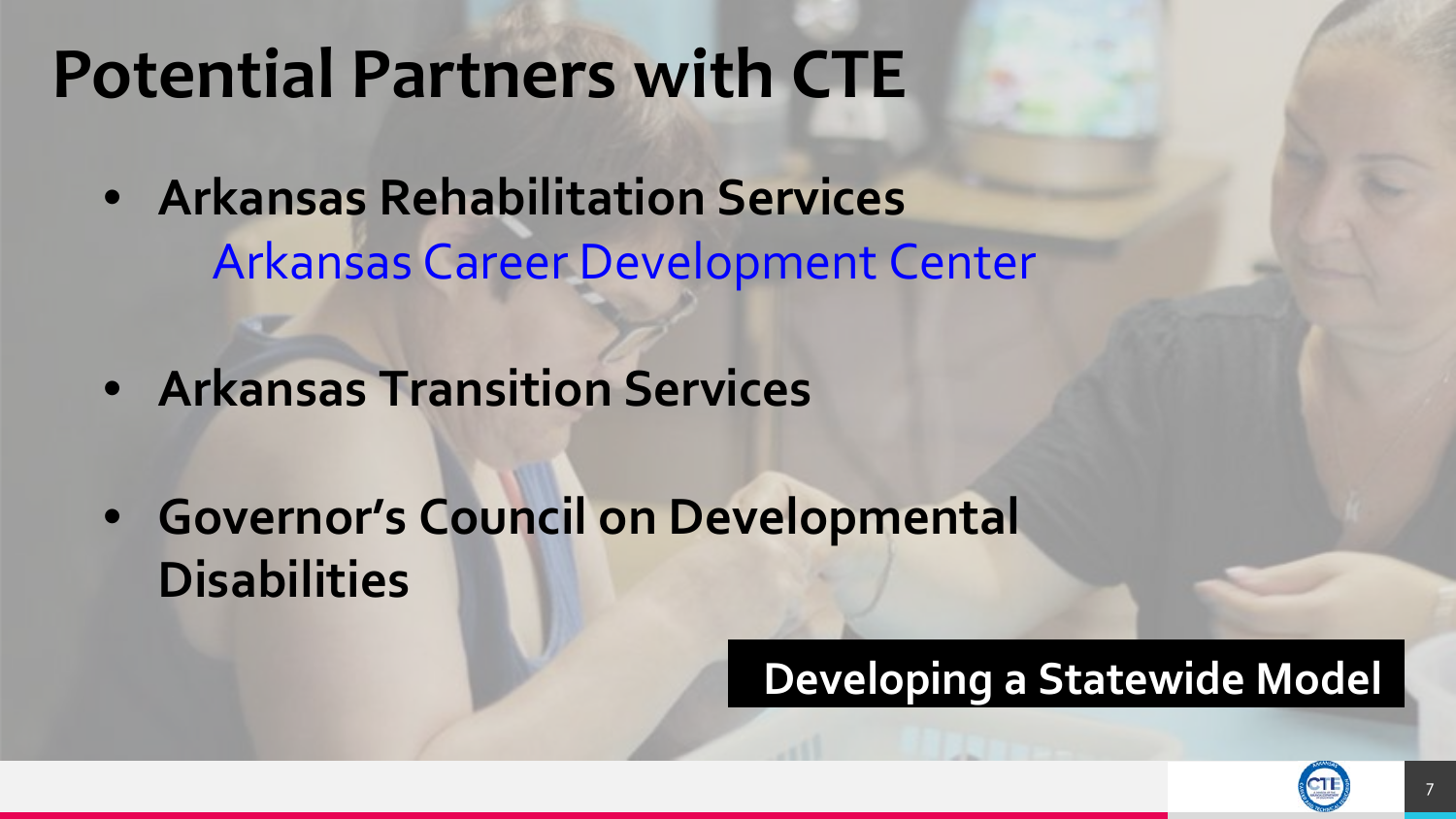# **Challenges and Barriers**

- **Availability of in-school personnel** to oversee students in absence of WBL Coordinators and JAG Specialists
- Identifying the **source of funds for students' stipends**
- **and Barriers** Identifying **governing DSP entity** for Arkansas
- Medicaid age requirements of individuals<br>serving as DSPs serving as DSPs